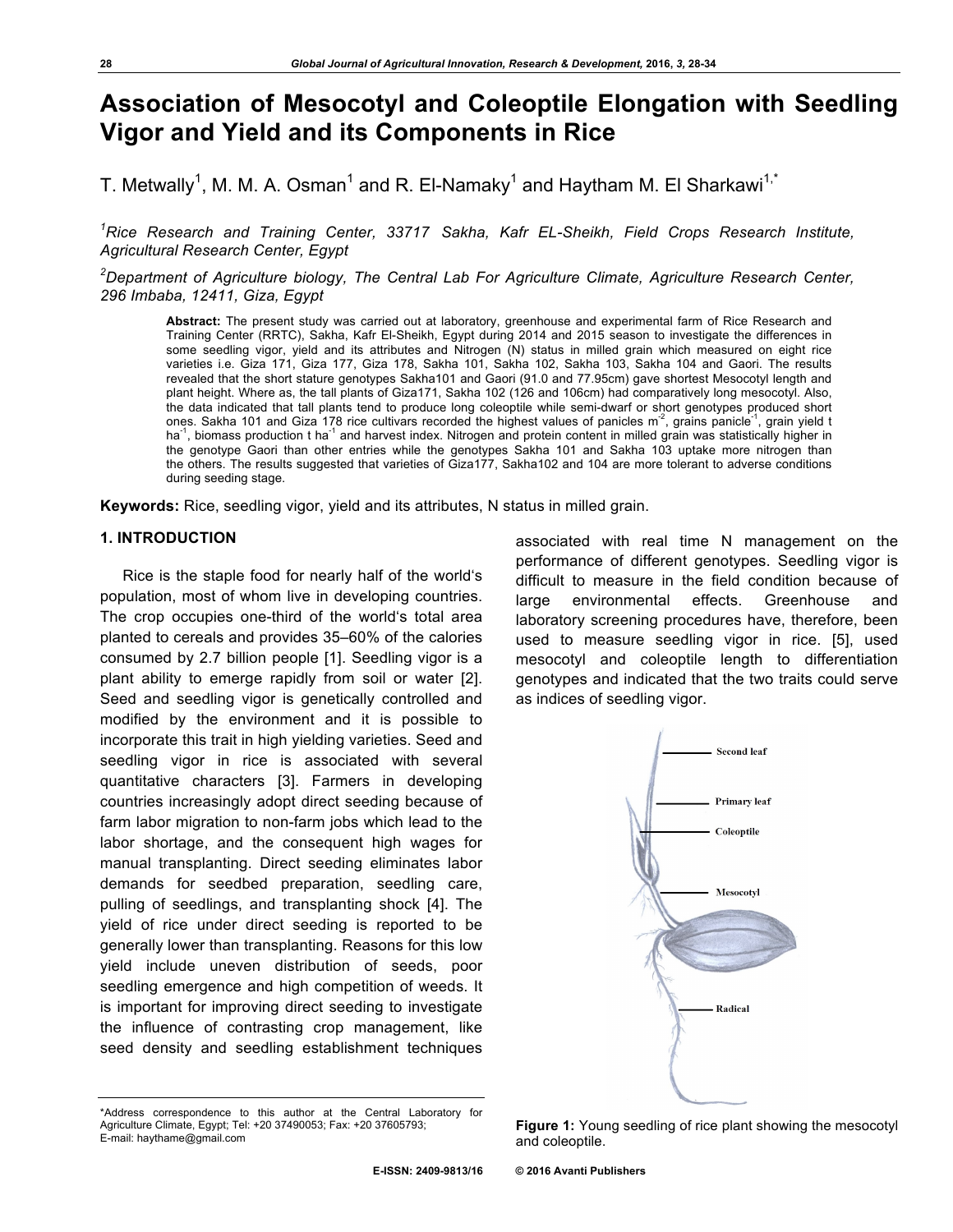Being a major organ for nutrient uptake, the root plays an important role in the soil-plant system [6]. Its growth is directly related to the growth and biomass yield of shoots. Generally, plants have a characteristic of enhancing their efficiency of nutrient acquisition to overcome the stress from nutrient deficiency or root competition. Flexibility in biomass allocation, root morphology and root distribution pattern has been found to be an important adaptive mechanism to exquisite nutrients [6-9]. The objectives of the present study were to: (a) Determine the association traits with the seedling vigor among some rice genotypes, (b) Examine the relationship among mesocotyl / coleoptile elongation and some agronomic traits, yield and its components and N status in milled grain.

## **2. MATERIALS AND METHODS**

This study was conducted at Rice Research and Training Center, Sakha, Kafr El-Sheikh, Egypt, during 2014 and 2015 seasons to study the traits related to seedling vigor, yield and its components and N status in milled grain. Eight rice varieties namely Giza 171, Giza 177, Giza 178, Sakha 101, Sakha 102, Sakha 103, Sakha 104 and Gaori were used for the study. The pedigree and origin of the rice varieties were presented in Table **1**.

Three experiments were carried out at laboratory, greenhouse and field condition.

## **2.1. Laboratory Test**

A laboratory test was designed to determine the potential of the mesocotyl and coleoptile of the eight genotypes. The mesocotyl is the internode between the coleoptile node and the point of union of the root and the clum [10]. The mesocotyl (internode) only elongated in the dark, therefore, its length could be measured only when the seedling have been grown in the dark environment. The seeds of the eight genotypes were planted in Petri dish at 25°C under incubation (under dark environment). After 10 days the length (mm) of mesocotyl and coleoptile were measured.

### **2.2. Greenhouse Evaluation**

The greenhouse test was designed to determine the length of shoot and root for all rice genotypes at seedling stage. Fifty seeds per row were planted for each variety in a plastic tray which contains clay soil with 50% sand at the greenhouse to facilitate the measurement of root and shoot length. Water was added at regular intervals to maintain adequate soil moisture for seed germination. The length of seedling shoot and root were measured at 15, 21 and 28 days after sowing (DAS).

#### **2.3. Field Experiment**

A field experiment designed to measure morphological and yield and its components traits. The eight genotypes were transplanted in Randomize complete block design (RCBD) with four replication. The plot area was  $20m^2$  (4X5m). Plots received identical cultural treatments in terms of ploughing, cultivation, seed rate, N, P and K fertilizers, and disease control. Rice plants were transplanted at a spacing of 20cm × 20cm. nine physiological and agronomical traits were estimated, and yield and its components traits.

| Table 1: Pedigree and Origin of the Tested Genotypes |  |  |  |  |  |  |
|------------------------------------------------------|--|--|--|--|--|--|
|------------------------------------------------------|--|--|--|--|--|--|

| <b>Geno Type</b> | Parentage                    | Origin    |
|------------------|------------------------------|-----------|
| Giza 171         | Nahda/Calady 40              | Egypt     |
| Giza 177         | Giza 171/Yomjo No. 1//PiNo.4 | Egypt     |
| Giza 178         | Giza 175/Milyang 49          | Egypt     |
| Sakha 101        | Giza 176/Milyang 79          | Egypt     |
| Sakha 102        | GZ 4098-7-1/Giza 177         | Egypt     |
| Sakha 103        | Giza 177/Suweon 349          | Egypt     |
| Sakha 104        | GZ 4096-8-1/GZ 4100-9-1      | Egypt     |
| Gaori            | IR5591-1-1-1-1/ Taikeny7     | Introduce |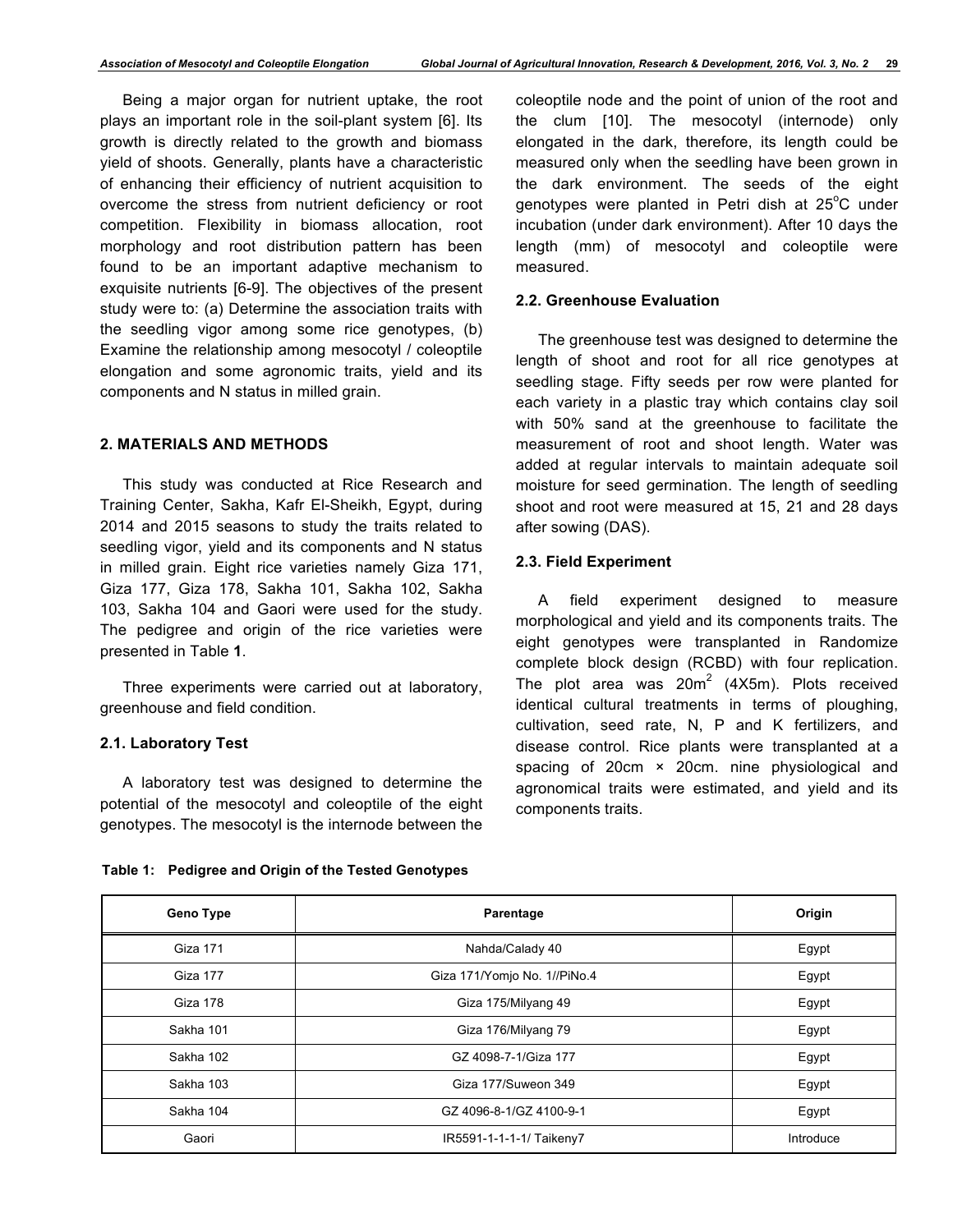|           | <b>Mesocotyl Length mm</b> |      |       | <b>Coleoptile Length mm</b> | <b>Plant Height cm</b> |        |  |
|-----------|----------------------------|------|-------|-----------------------------|------------------------|--------|--|
| Entry     | 2014                       | 2015 | 2014  | 2015                        | 2014                   | 2015   |  |
| Giza 171  | 2.97                       | 2.9  | 16.98 | 16.49                       | 127.37                 | 126.6  |  |
| Giza 177  | 4.83                       | 4.94 | 18.13 | 17.88                       | 96.47                  | 100.5  |  |
| Giza 178  | 1.93                       | 1.96 | 12.12 | 11.55                       | 93.37                  | 98.7   |  |
| Sakha 101 | 0                          | 0    | 10.16 | 9.89                        | 90.05                  | 95.47  |  |
| Sakha 102 | 3.89                       | 3.92 | 12.12 | 12.94                       | 107.5                  | 105.83 |  |
| Sakha 103 | 1.13                       | 0.95 | 19.07 | 18.83                       | 95.3                   | 99.27  |  |
| Sakha 104 | 3.14                       | 3.03 | 12.11 | 12.93                       | 107.37                 | 110.47 |  |
| Gaori     | 1.83                       | 1.92 | 19.09 | 19.27                       | 70.63                  | 85.27  |  |
| LSD 0.05  | 0.22                       | 0.21 | 1.14  | 1.78                        | 6.62                   | 8.46   |  |

#### **Table 2: Mesocotyl Length, Coleoptile Length and Plant Height of Eight Genotypes in 2014 and 2015 Season**

## **2.4. Statistical Analysis**

The mean data of eight entries for all the traits were subjected to analysis of variance according to the differences between means were tested using the LSD method [16].

## **3. RESULTS AND DISCUSSION**

The eight rice genotypes differed significantly in their mesocotyl, coleoptile elongation and plant height (Table **2**). Giza 177 and Sakha 102 recorded the highest values of mesocotyl length (4.83 and 3.89mm in 2014, 4.94 and 3.92mm in 2015). While, the semi-

|  |  |  | Table 3: Correlation Coefficient Among Selected Traits Measured on Eight Rice Entries |
|--|--|--|---------------------------------------------------------------------------------------|
|--|--|--|---------------------------------------------------------------------------------------|

|                | <b>Mesocotyl</b> | Coleoptile   | <b>Shoot</b> | Root         | Height       | <b>FLA</b>  | Heading | <b>Panicles</b> | G/P          | GY           | <b>Biomass</b> | HI           |
|----------------|------------------|--------------|--------------|--------------|--------------|-------------|---------|-----------------|--------------|--------------|----------------|--------------|
| Coleoptile     | 0.356            | $\mathbf{1}$ |              |              |              |             |         |                 |              |              |                |              |
| Shoot          | 0.744            | $0.570^{7}$  | $\mathbf{1}$ |              |              |             |         |                 |              |              |                |              |
| Root           | 0.524            | 0.162        | 0.341        | $\mathbf{1}$ |              |             |         |                 |              |              |                |              |
| Height         | 0.156            | $-0.224$     | 0.005        | $-0.289$     | $\mathbf{1}$ |             |         |                 |              |              |                |              |
| <b>FLA</b>     | $-0.201$         | $-0.630$     | $-0.380$     | 0.238        | 0.365        | 1           |         |                 |              |              |                |              |
| Heading        | $-0.088$         | $-0.504$     | $-0.421$     | $-0.132$     | 0.808"       | 0.668       | 1       |                 |              |              |                |              |
| Panicles       | $-0.474$         | $-0.754$     | $-0.656$ *   | $-0.128$     | 0.433        | $0.842$ "   | 0.792   | 1               |              |              |                |              |
| G/P            | $-0.279$         | $-0.629$     | $-0.560$     | 0.099        | 0.410        | 0.818       | 0.788   | 0.867           | $\mathbf{1}$ |              |                |              |
| GY             | $-0.309$         | $-0.751$     | $-0.561$     | $-0.081$     | 0.418        | 0.755       | 0.762   | 0.894           | $0.877$ "    | $\mathbf{1}$ |                |              |
| <b>Biomass</b> | $-0.179$         | $-0.677$     | $-0.353$     | $-0.340$     | $0.759$ "    | $0.620^{1}$ | 0.835   | 0.743           | $0.686$ **   | $0.811$ "    | $\mathbf{1}$   |              |
| HI             | $-0.236$         | $-0.295$     | $-0.438$     | 0.355        | $-0.320$     | 0.399       | 0.155   | 0.470           | 0.573        | 0.578        | 0.001          | $\mathbf{1}$ |
| Uptake         | $-0.493$         | $-0.461$     | $-0.676$     | $-0.091$     | 0.100        | 0.545       | 0.530   | 0.669           | 0.720        | 0.758        | 0.416          | 0.709        |

\*\* Correlation is significant at the 0.01 level (2-tailed).

\* Correlation is significant at the 0.05 level (2-tailed).

| Mesocotyl: Mesocotyl length mm                       | Coleoptile: Coleoptile length mm          | Shoot: Shoot length mm            |
|------------------------------------------------------|-------------------------------------------|-----------------------------------|
| Root: Root length mm                                 | Height: Plant height cm                   | FLA: Flag leaf area $cm2$         |
| Heading: Days to heading                             | Panicles: Panicles plant <sup>1</sup>     | G/P: Grains panicle <sup>-1</sup> |
| GY: Grain yield t ha <sup>-1</sup>                   | Biomass: Biomass yield t ha <sup>-1</sup> | HI: Harvest index                 |
| Uptake: N Uptake kg ha <sup>-1</sup> by milled grain |                                           |                                   |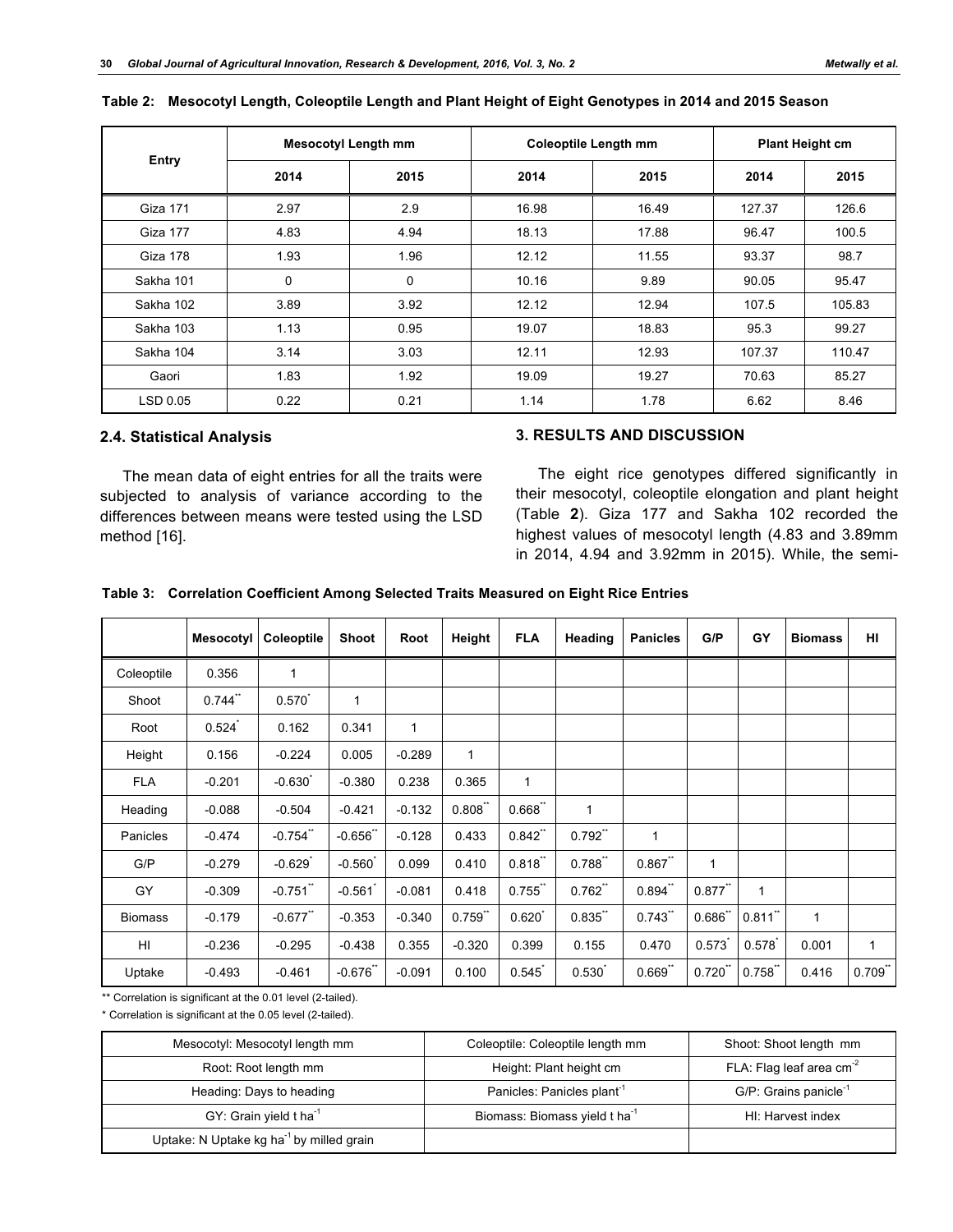dwarf rice variety Sakha 101 had no mesocotyl. Concerning to coleoptile, the early maturing varieties Sakha 103, Giza 177 and Gaori exhibited the highest values of coleoptile. This indicated that the early maturing varieties had long coleoptile and mesocotyl, so these varieties emergence of soil surface earlier than others.

Regarding plant height, Giza 171 recorded the tallest genotypes compared with the other genotypes. Generally, the short stature genotype Sakha 101 (91cm) had a reduced mesocotyl length and plant height whereas the tall rice varieties Giza 171 and Sakha 102 (126.99 and 106.67cm) had longer mesocotyl. Furthermore, the correlation coefficients for mesocotyl, coleoptile *vs*. root and shoot length at different stages were significantly and highly significantly positive (Table **3**). These results indicated that the rice varieties which have long mesocotyl and coleoptile, shoot and root length had a highly seedling vigor. Turner *et al.* and Mgonja *et al.* [10, 11] reported that dwarf genotypes have shorter mesocotyl and total length as compared to standard genotypes. These data also showed that genotypes exhibit different potential for mesocotyl and coleoptile length can be selected by breeders in the subsequent development of semi-dwarf genotypes for drill-seeded rice.

Figure **2** illustrated that the shoot and root length mm of different rice entries at 15, 21 and 28 days after



**Figure 2:** Shoot and root length mm of different rice entries at 15, 21 and 28 days after sowing (DAS) in 2014 and 2015 season.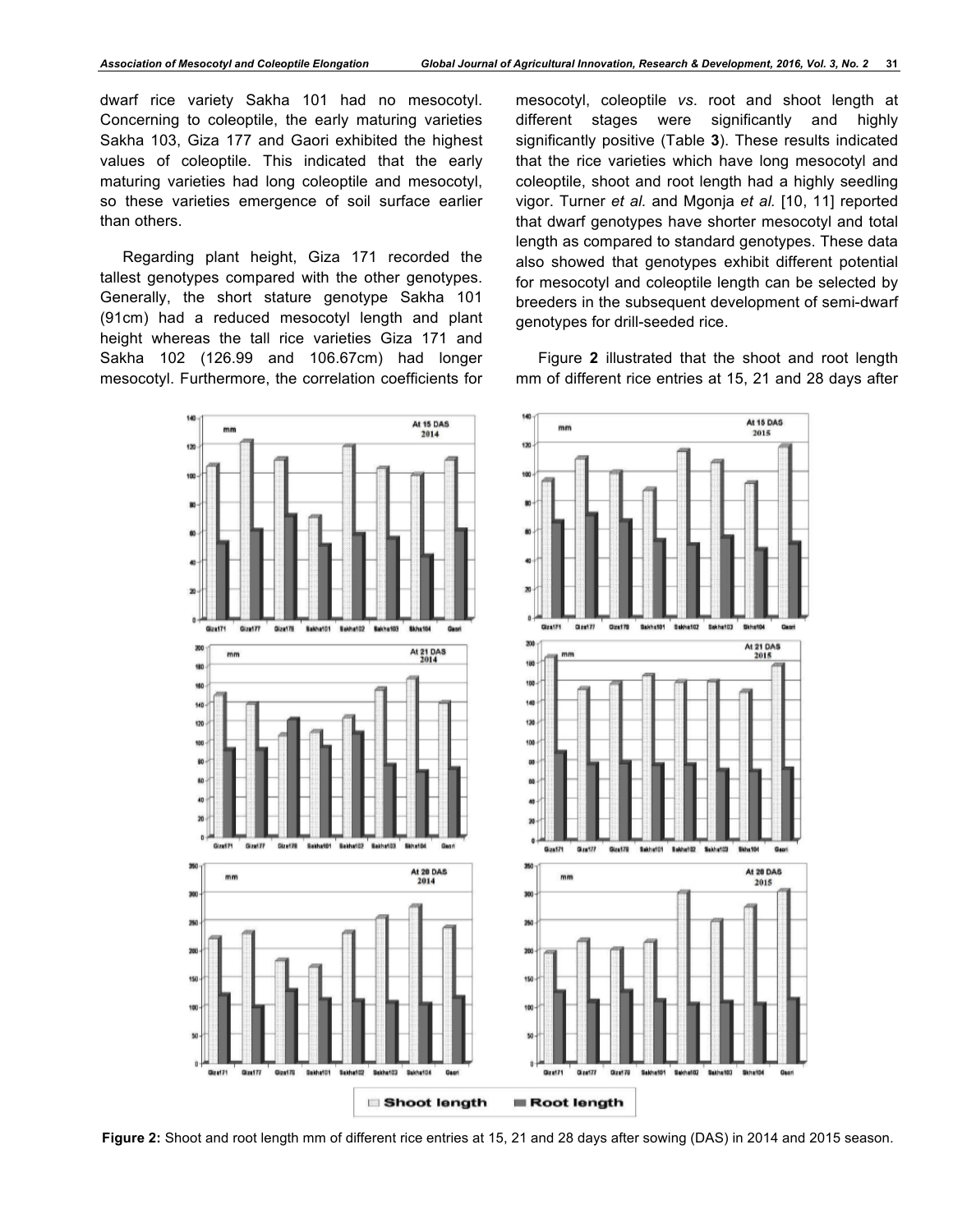|                 |       | Flag Leaf Area cm <sup>-2</sup> | <b>Chlorophyll Content SPAD</b> | Days to Heading |        |        |
|-----------------|-------|---------------------------------|---------------------------------|-----------------|--------|--------|
| Entry           | 2014  | 2015                            | 2014                            | 2015            | 2014   | 2015   |
| <b>Giza 171</b> | 29.47 | 30                              | 33.47                           | 38.2            | 116.17 | 122.33 |
| Giza 177        | 25.39 | 29.2                            | 42.77                           | 46.13           | 94.47  | 97.87  |
| Giza 178        | 41.2  | 43.33                           | 40.68                           | 47.47           | 97.63  | 99.67  |
| Sakha 101       | 32.93 | 32.6                            | 43.17                           | 48.03           | 101.37 | 105.22 |
| Sakha 102       | 26.63 | 30.27                           | 41.77                           | 45.17           | 93.4   | 95.33  |
| Sakha 103       | 28.43 | 30.97                           | 42.2                            | 45.97           | 92.53  | 95.3   |
| Sakha 104       | 29.9  | 31.9                            | 46.5                            | 45.2            | 101.2  | 101.8  |
| Gaori           | 14.5  | 21.37                           | 41.39                           | 45.47           | 66.87  | 71.87  |
| LSD 0.05        | 1.49  | 1.51                            | 0.73                            | 0.81            | 4.46   | 5.71   |

|  |  |  | Table 4: Flag Leaf Area, Chlorophyll Content and Days to Heading of Eight Genotypes in 2014 and 2015 Season |
|--|--|--|-------------------------------------------------------------------------------------------------------------|
|  |  |  |                                                                                                             |

sowing (DAS) in 2014 and 2015 season. Regarding shoot length in 2014, the early maturing rice varieties, Giza 177, Sakha 102 and Gaori recorded the highest values of shoot length at 21 days after sowing, these mainly due to genetic stature whereas, these varieties gave the highest values of total mesocotyl and coleoptile length to help these varieties emergence from the soil surface. While Sakha 101 gave the lowest values of shoot length this mainly due to shortest of mesocotyl and coleoptile. At 21 and 28 DAS, the rice varieties differ significantly in their shoot length. Sakha 104 and Sakha 103 exhibited the highest values of shoot length at 21 and 28 DAS. While Sakha 101 recorded the shortest one. While in 2015, Giza 177, Sakha 102 and Gaori exhibited the highest values of shoot length at 15 DAS on the other hand, Sakha 101 gave the lowest one. Giza 177 and Gaori showed the highest values of shoot length at 21 DAS. Regarding shoot length at 28 DAS, Gaori and Sakha 102 gave the tallest shoot. The differences among the rice genotypes in their shoot length mainly were due to the genetic background. Concerning to root length 2014, the rice genotypes differ significantly in their root length at 15, 21 and 28 DAS. Giza 178, Giza 177 and Gaori gave the highest values of root length at 15 DAS while, Sakha 101 recorded the lowest one. These mainly due to the genetic background among the rice varieties. Giza 178 gave the highest values of root length at 21 and 28 DAS. These mainly due to the genetic nature of variety because Giza 178 indica / japonica type, thus there is a hybrid vigor in the seedling stage. Concerning to root length in 2015 at 15, 21 and 28 DAS, the rice varieties Giza 171, Giza 178 and Giza 177 recorded the highest root length values.

Flag leaf area  $cm^{-2}$ , chlorophyll content and days to heading significantly differed among the rice genotypes (Table **4**). Giza 178 gave the highest values of flag leaf area on the other hand, Gaori gave the lowest one. Regarding the correlation coefficient between flag leaf area and yield and its components, there are positive significant and highly significant correlation between flag leaf area and each of panicles hill<sup>-1</sup>, grain panicle<sup>-1</sup>, grain yield t ha<sup>-1</sup>, biomass yield t ha<sup>-1</sup> and nitrogen uptake kg ha-1 (Table **3**). Regarding chlorophyll content, Sakha 101 and Sakha 104 gave the highest chlorophyll content while Giza 171 gave the lowest one. These mainly due to the genetic background. Concerning to days to heading, significant variability was found among the tested genotypes for days to heading. Gaori was earlier than the other rice varieties under this investigation. Karim *et al*. [12] and Jamal *et al*. [13] reported that variation for days to maturity was attributed by the genetic constituent rather than environment. There are a positive significant and highly significant correlation between days to heading and each of plant height, flag leaf area, panicles hill<sup>-1</sup>, grains panicle<sup>-1</sup>, grain yield t ha<sup>-1</sup>, biomass yield t ha<sup>-1</sup> and nitrogen uptake kg ha<sup>-1</sup> (Table 3). The results suggested that the genotypes that took more days to heading were likely to have more yield. Panicles hill<sup>-1</sup>, grains panicle<sup>-1</sup> and 1000-grain weight (g) are presented in Table **5**. A great variability with high range was exhibited for a number of productive tillers hill<sup>-1</sup> and grain panicle<sup>-1</sup>. Giza178 and Sakha101 exhibited the highest values of panicles hill<sup>-1</sup> and grain panicle<sup>-1</sup>. On the other hand, Gaori recorded the lowest values of panicles hill<sup>-1</sup> and grain panicle<sup>-1</sup>. Positive significant and a highly significant correlation was detected between each of panicles hill<sup>-1</sup> and grain panicle<sup>-1</sup> and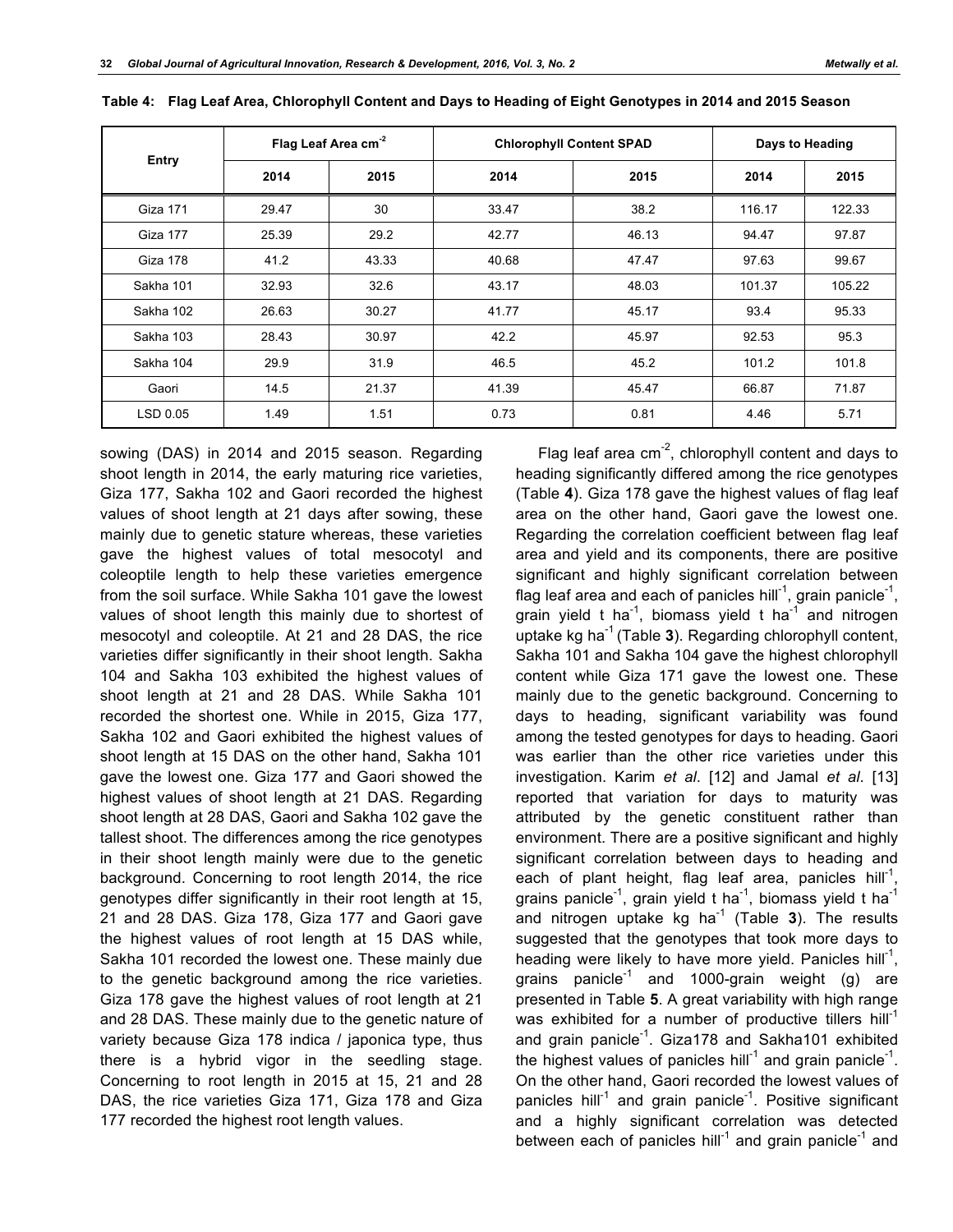|           | Panicles Hill <sup>-1</sup> |       | Grains Panicle <sup>-1</sup> |        | 1000-Grain Weight g |       |  |
|-----------|-----------------------------|-------|------------------------------|--------|---------------------|-------|--|
| Entry     | 2014                        | 2015  | 2014                         | 2015   | 2014                | 2015  |  |
| Giza 171  | 21.68                       | 20.83 | 136.37                       | 144.4  | 22.62               | 22.76 |  |
| Giza 177  | 20.36                       | 18.7  | 121.1                        | 124.1  | 26.55               | 27.73 |  |
| Giza 178  | 23.52                       | 23.73 | 149.4                        | 159.73 | 21.08               | 21.9  |  |
| Sakha 101 | 24                          | 23.87 | 151.17                       | 148.3  | 26.97               | 27.1  |  |
| Sakha 102 | 20.13                       | 20    | 126.23                       | 125.1  | 27.75               | 27.84 |  |
| Sakha 103 | 20.35                       | 21.17 | 148.3                        | 126.83 | 23.4                | 24.43 |  |
| Sakha 104 | 21.98                       | 23.95 | 137.17                       | 135.03 | 26.14               | 27    |  |
| Gaori     | 15.87                       | 16.85 | 91.77                        | 70.11  | 22.32               | 22.03 |  |
| LSD 0.05  | 1.65                        | 1.45  | 11.4                         | 8      | 0.51                | 0.4   |  |

|  |  | Table 5: Panicles Hill <sup>-1</sup> , Grains Panicle <sup>-1</sup> and 1000-Grain Weight of Eight Genotypes in 2014 and 2015 Season |
|--|--|--------------------------------------------------------------------------------------------------------------------------------------|
|--|--|--------------------------------------------------------------------------------------------------------------------------------------|

**Table 6: Grain Yield, Biomass Yield and Harvest Index of Eight Genotypes in 2014 and 2015 Season**

|           | Grain Yield t ha <sup>-1</sup> |      |       | Biomass Yield t ha <sup>-1</sup> | <b>Harvest Index</b> |       |
|-----------|--------------------------------|------|-------|----------------------------------|----------------------|-------|
| Entry     | 2014                           | 2015 | 2014  | 2015                             | 2014                 | 2015  |
| Giza 171  | 6.97                           | 7.73 | 24.21 | 25.83                            | 0.288                | 0.299 |
| Giza 177  | 8.35                           | 7.9  | 19.93 | 21.5                             | 0.419                | 0.368 |
| Giza 178  | 8.89                           | 9.94 | 22.6  | 22.83                            | 0.393                | 0.435 |
| Sakha 101 | 10.06                          | 10.5 | 22.13 | 24.57                            | 0.453                | 0.427 |
| Sakha 102 | 8.67                           | 7.87 | 22.6  | 25.8                             | 0.383                | 0.305 |
| Sakha 103 | 7.99                           | 8.38 | 19.53 | 19.97                            | 0.409                | 0.419 |
| Sakha 104 | 9.83                           | 9.81 | 29.5  | 27.37                            | 0.333                | 0.358 |
| Gaori     | 3.98                           | 3.78 | 10.93 | 13.37                            | 0.364                | 0.283 |
| LSD 0.05  | 0.88                           | 0.91 | 1.8   | 1.42                             | 0.01                 | 0.021 |

grain yield t ha<sup>-1</sup>, biomass yield t ha<sup>-1</sup>, harvest index and nitrogen uptake kg ha-1 (Table **3**). Sakha101 and Sakha 102 gave the heaviest 1000-grain weight while, Giza 178, Gaori and Giza 171 recorded the lightest 1000-grain weight, these differences among the studied genotypes mainly due to the differences in genetic nature of these varieties. Giza 178 and Sakha 101 recorded the highest grain yield  $t$  ha<sup>-1</sup> and harvest index. This variation in the grains yield might be due to the correlation of grain yield ha<sup>-1</sup> with various yield contributing characteristics like; flag leaf area, grains panicle<sup>-1</sup>, number of grains panicle<sup>-1</sup> and grain weight and correlation with these traits. Similarly [14], reported positive correlation among number of panicle plant<sup>-1</sup>, panicle length, number of grains panicle $1$  and 1000grain weight and grain yield ha $^{-1}$ .

Data in Table **7** showed significant variation among genotypes in the nitrogen and protein content in the milled grain, also in their ability to take up N. The highest concentration of nitrogen and protein were recorded by Gaori. This mainly due to the dilution effect thus Gaori produced the minimum grain yield. Nitrogen uptake by milled grain had significantly positive correlation with grain yield (Table **3**). These results suggested that the genotypes that uptake more nitrogen were likely to have a somewhat increase in grain yield. This mainly due to that rice genotypes should efficiently utilize the N taken up from the soil to produce grain [15].

#### **CONCLUSION**

The short stature genotypes Sakha 101 and Gaori gave shortest Mesocotyl length and plant height.